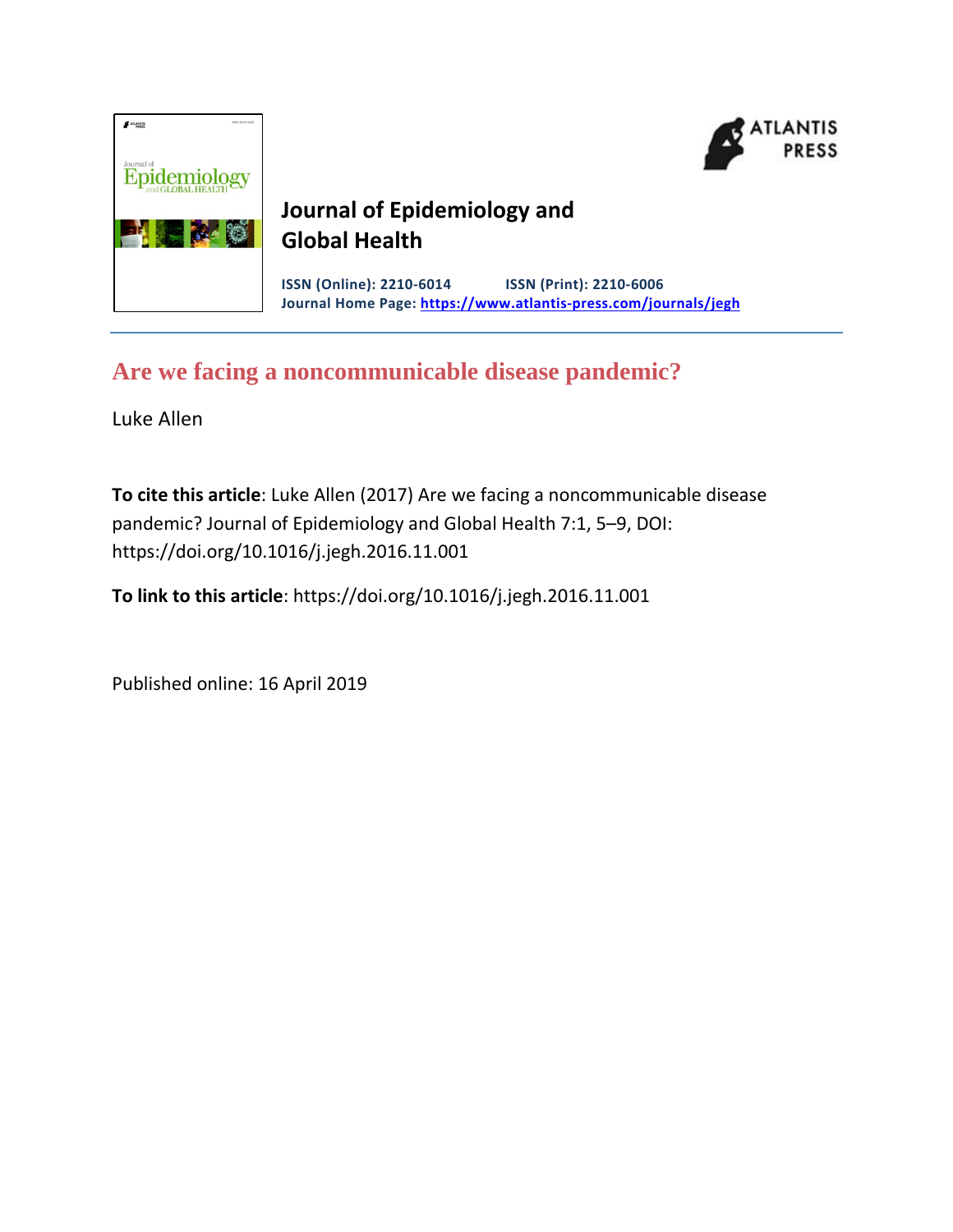



http:// www.elsevier.com/locate/jegh

# Are we facing a noncommunicable disease pandemic?



## Luke Allen $*$

Nuffield Department of Population Health, University of Oxford, Oxford OX1 2JD, United Kingdom

Received 6 May 2016; received in revised form 4 November 2016; accepted 4 November 2016 Available online 22 November 2016

| <b>KEYWORDS</b><br>Non-communicable dis-<br>eases; Pandemic; Global<br>health; Nomenclature;<br>Response | Abstract The global boom in premature mortality and morbidity from noncommu-<br>nicable diseases (NCDs) shares many similarities with pandemics of infectious dis-<br>eases, yet public health professionals have resisted the adoption of this label. It is<br>increasingly apparent that NCDs are actually communicable conditions, and<br>although the vectors of disease are nontraditional, the pandemic label is apt. Argu-<br>ing for a change in terminology extends beyond pedantry as the move carries serious<br>implications for the public health community and the general public. Additional<br>resources are unlocked once a disease reaches pandemic proportions and, as a<br>long-neglected and underfunded group of conditions, NCDs desperately require a<br>renewed sense of focus and political attention. This paper provides objections, def-<br>initions, and advantages to approaching the leading cause of global death through an<br>alternative lens. A novel framework for managing NCDs is presented with reference<br>to the traditional influenza pandemic response.<br>© 2016 Ministry of Health, Saudi Arabia. Published by Elsevier Ltd. This is an open<br>access article under the CC BY-NC-ND license (http://creativecommons.org/licenses/<br>by-nc- $nd/4.0/$ ). |
|----------------------------------------------------------------------------------------------------------|-----------------------------------------------------------------------------------------------------------------------------------------------------------------------------------------------------------------------------------------------------------------------------------------------------------------------------------------------------------------------------------------------------------------------------------------------------------------------------------------------------------------------------------------------------------------------------------------------------------------------------------------------------------------------------------------------------------------------------------------------------------------------------------------------------------------------------------------------------------------------------------------------------------------------------------------------------------------------------------------------------------------------------------------------------------------------------------------------------------------------------------------------------------------------------------------------------------------------------------------------------------------------------------------------------------|
|----------------------------------------------------------------------------------------------------------|-----------------------------------------------------------------------------------------------------------------------------------------------------------------------------------------------------------------------------------------------------------------------------------------------------------------------------------------------------------------------------------------------------------------------------------------------------------------------------------------------------------------------------------------------------------------------------------------------------------------------------------------------------------------------------------------------------------------------------------------------------------------------------------------------------------------------------------------------------------------------------------------------------------------------------------------------------------------------------------------------------------------------------------------------------------------------------------------------------------------------------------------------------------------------------------------------------------------------------------------------------------------------------------------------------------|

#### Contents

\* Corresponding author.

E-mail address: [drlukeallen@gmail.com](mailto:drlukeallen@gmail.com).

Peer review under responsibility of Ministry of Health, Saudi Arabia.

#### <http://dx.doi.org/10.1016/j.jegh.2016.11.001>

2210-6006/ 2016 Ministry of Health, Saudi Arabia. Published by Elsevier Ltd.

This is an open access article under the CC BY-NC-ND license [\(http://creativecommons.org/licenses/by-nc-nd/4.0/](http://creativecommons.org/licenses/by-nc-nd/4.0/)).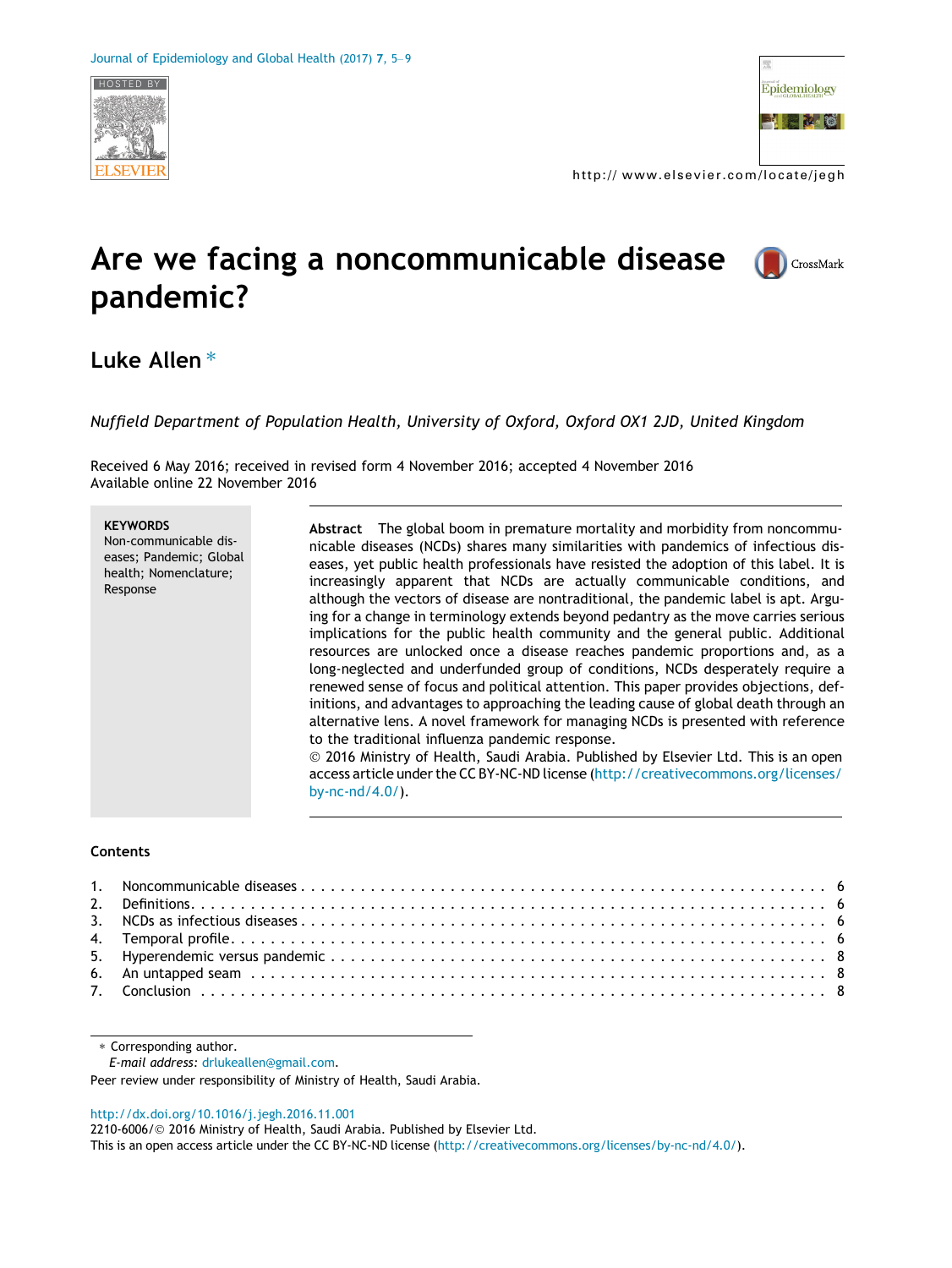| References |  |
|------------|--|

#### 1. Noncommunicable diseases

Noncommunicable diseases (NCDs) are a group of conditions that include cardiovascular disease, chronic respiratory diseases, cancers, diabetes, and mental illness. Six of the top 10 leading causes of death in 2012 were NCDs, including the top three (ischemic heart disease, stroke, and chronic obstructive pulmonary disease). The latter two have unseated lung infections and diarrheal diseases from the top 10 since 1990. Over the same period the number of deaths from NCDs has increased from 27 million to 38 million, currently representing 70% of all global mortality [\[1\].](#page-5-0) Once confined to a clutch of high-income countries, NCDs are now the leading cause of death in developed and developing countries alike.

The rapid rise of morbidity and mortality from NCDs has not been accompanied by the usual scramble to raise resources and quash spread across international borders. A high-level political meeting on NCDs in 2011 was years in the making and had a limited impact on the level of financial support for prevention and control activities. According to Global Burden of Disease data, NCDs cause 28 times more deaths than human immunodeficiency virus, but receive 17 times less funding  $[1]$ . The comparison with Ebola, Zika, severe acute respiratory syndrome, and H1N1 is even more damning.

#### 2. Definitions

With classical infectious diseases, such as influenza, the disease is always present in the population but at a relatively low level. Nonzero baseline prevalence is termed the "endemic" level-the expected amount of the disease in a given population in a given geographical area. Persistent and high levels of disease occurrence are referred to as ''hyperendemic". The term ''epidemic" applies to a situation where the level of disease in a community rises above expected levels, especially if there is a sudden increase. The term ''pandemic" is used when an epidemic crosses continents and affects a large number of people [\[2\].](#page-5-0)

The main objection to appropriating the term pandemic is that NCDs are noninfectious-critics contend that it would be oxymoronic to suggest otherwise. Although NCDs do not act as classical infectious diseases, their name is an unhelpful misnomer that belies significant environmental and person-to-person transmission underlying their global dissemination. It could also be argued that the wavelength of the outbreak has been too protracted to represent a classical epidemic, and that the high global prevalence is in keeping with ''expected" levels when we consider Omran's [\[3\]](#page-5-0) epidemiological transition, i.e., NCDs may be hyperendemic, but they are not pandemic. We will examine each objection in turn.

#### 3. NCDs as infectious diseases

The dominant NCD narrative has been that these conditions are caused solely by individual lifestyle choices, famously ''gluttony and sloth" [\[4\]](#page-5-0). In recent years, it has become apparent that social, political, and economic trends (including national economic performance, urbanization, population aging, globalization, and the increasing marketing, affordability, and availability of unhealthy products) are the most significant drivers of the NCD boom, rather than a sudden uptick in human laziness [\[5\].](#page-5-0) These external drivers operate by increasing exposure to various ''vectors of disease" including ultraprocessed food and drink, alcohol, tobacco products, and wider social and environmental changes that limit physical activity [\[6\].](#page-5-0) These vectors are embedded within complex commercial, political, and social systems.

Research from a range of fields supports the position that NCDs are not entirely self-inflicted: many NCDs can be passed from person to person either through viral transmission, as with liver and cervical cancer  $[7,8]$ , or through social networks, the built environment, social and economic conditions, and intergenerational transmission [\[9–13\].](#page-5-0) Even though NCDs do not meet the criteria for classical infectious diseases, recognition of the significant overlap has led to trusted public health agencies (such as the US Centers for Disease Control and Prevention) and sources used by the general population (such as Wikipedia, the public's web-based arbitrator of reality) to concede that we are experiencing ''epidemics" of obesity and diabetes [\[14–16\]](#page-5-0).

#### 4. Temporal profile

The second objection is that the NCD boom is representative of major societal shifts rather than a temporally delineated disease outbreak, more akin to irrevocably rising sea levels than an isolated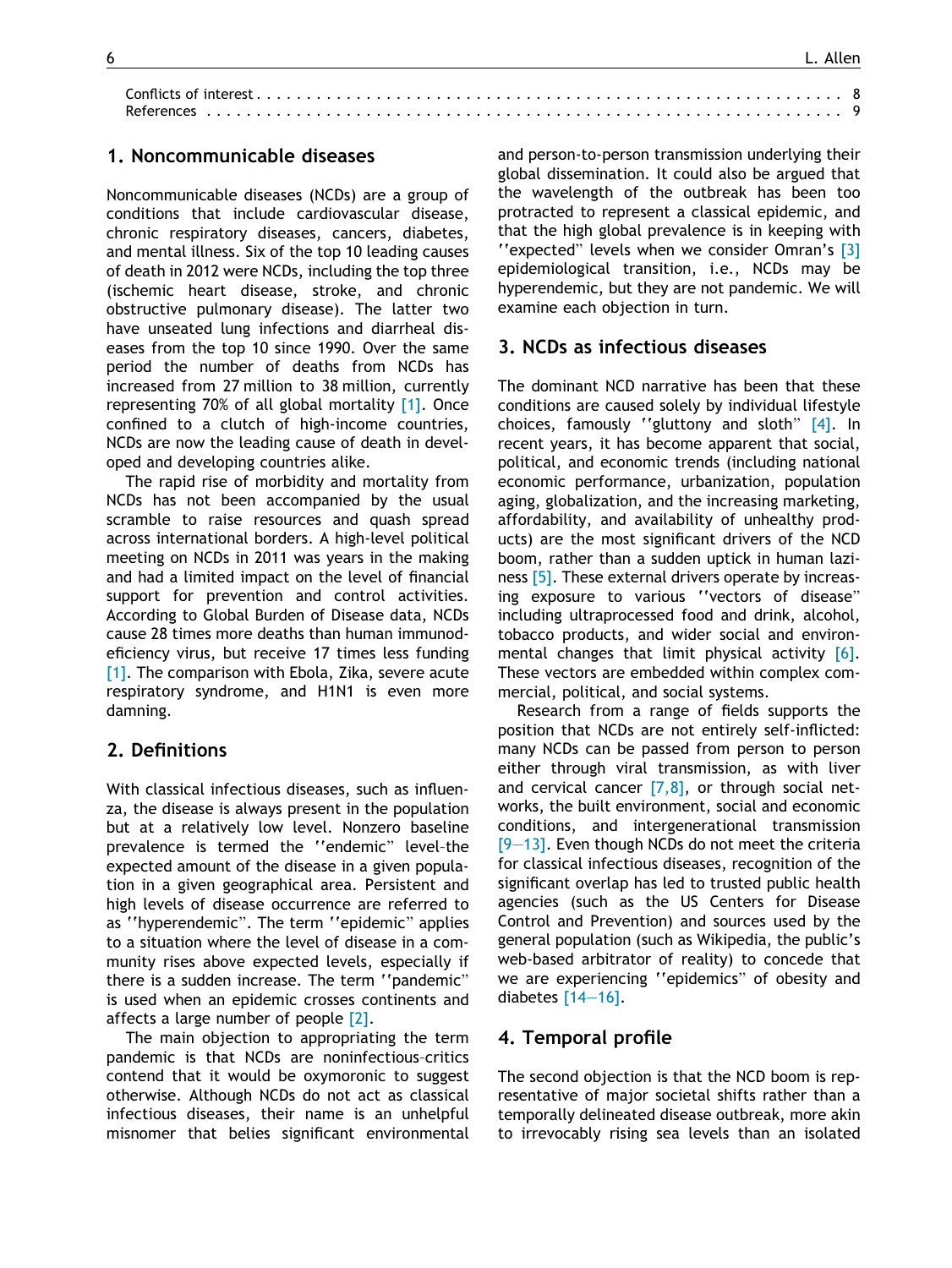#### <span id="page-3-0"></span>Table 1 World Health Organization (WHO) pandemic phase descriptors and main actions by phase for influenza<sup>a</sup> with suggested noncommunicable disease (NCD) parallel.

| Phase               | Classical description                                                                                                | Suggested NCD descriptors                                                                                                                                   | Main actors                                                                                                                |                                                                                                                                                              |                                                                                                                                                                                                                                             |                                                                                                                                                    |                                                                                               |  |
|---------------------|----------------------------------------------------------------------------------------------------------------------|-------------------------------------------------------------------------------------------------------------------------------------------------------------|----------------------------------------------------------------------------------------------------------------------------|--------------------------------------------------------------------------------------------------------------------------------------------------------------|---------------------------------------------------------------------------------------------------------------------------------------------------------------------------------------------------------------------------------------------|----------------------------------------------------------------------------------------------------------------------------------------------------|-----------------------------------------------------------------------------------------------|--|
|                     |                                                                                                                      |                                                                                                                                                             | Planning and coordination                                                                                                  | Main actors                                                                                                                                                  | Communications                                                                                                                                                                                                                              | Reducing the<br>spread of disease                                                                                                                  | Continuity of health<br>care provision                                                        |  |
| $1 - 3$             | Animal-to-human<br>transmission causes small<br>clusters of disease in<br>people                                     | Socioeconomic/physical<br>environment becomes<br>increasingly conducive:<br>Increasing availability and<br>desirability of commercial<br>vectors of disease | Develop, exercise, and<br>periodically revise<br>national pandemic<br>preparedness and<br>response plans                   | Develop robust national<br>surveillance systems in<br>collaboration with<br>relevant sectors                                                                 | Complete communications<br>planning and initiate<br>communications activities<br>to communicate real and<br>potential risks                                                                                                                 | Promote beneficial<br>behaviors in<br>individuals for self-<br>protection. Plan for<br>use of<br>pharmaceuticals and<br>vaccines                   | Prepare the health system<br>to scale up                                                      |  |
| 4                   | Human-to-human<br>transmission sufficient to<br>sustain community-level<br>outbreaks                                 | Environment is sufficiently<br>pathogenic to establish NCDs as<br>the leading cause of DALYs and<br>premature death at a<br>community level                 | Direct and coordinate<br>rapid pandemic<br>containment activities in<br>collaboration with WHO to<br>limit or delay spread | Increase surveillance.<br>Monitor containment<br>operations. Share findings<br>with WHO and the<br>international community                                   | Promote and<br>communicate<br>recommended<br>interventions to prevent<br>and reduce population and<br>individual risk                                                                                                                       | Implement rapid<br>pandemic<br>containment<br>operations and other<br>activities;<br>collaborate with<br>WHO and the<br>international<br>community | Activate contingency plans                                                                    |  |
| 5                   | Sustained community-<br>level outbreaks in $\geq 2$<br>countries in the same WHO<br>region                           | Sustained community-level<br>outbreaks in $\geqslant$ 2 countries in<br>the same WHO region                                                                 | Provide leadership and<br>coordination to<br>multisectoral resources to<br>mitigate the societal and                       | Actively monitor and<br>assess the evolving<br>pandemic and its impacts<br>and mitigation measures                                                           | Continue providing<br>updates to the general<br>public and all stakeholders<br>on the state of pandemic                                                                                                                                     | Implement<br>individual, societal,<br>and pharmaceutical<br>measures                                                                               | Implement contingency<br>plans for health systems at<br>all levels                            |  |
| 6                   | Sustained community-<br>level outbreaks in $\geq 1$<br>other country in another<br>WHO region                        | Sustained community-level<br>outbreaks in $\geqslant$ 1 other country<br>in another WHO region                                                              | economic impacts<br>risk                                                                                                   |                                                                                                                                                              | and measures to mitigate                                                                                                                                                                                                                    |                                                                                                                                                    |                                                                                               |  |
| Post peak period    | Levels of pandemic<br>disease in most countries<br>with adequate<br>surveillance have dropped<br>below peak levels   | Levels of premature mortality<br>1/3 lower than peak in<br>countries with adequate<br>surveillance<br>SDG target 3.4                                        | Plan and coordinate for<br>additional resources and<br>capacities during possible<br>future waves                          | Continue surveillance to<br>detect subsequent waves                                                                                                          | Regularly update the<br>public and other<br>stakeholders on any<br>changes to the status of<br>the pandemic                                                                                                                                 | Evaluate the<br>effectiveness of the<br>measures used to<br>update guidelines,<br>protocols, and<br>algorithms                                     | Rest, restock resources,<br>revise plans, and rebuild<br>essential services                   |  |
| Postpandemic period | Levels of disease activity<br>have returned to baseline<br>levels in most countries<br>with adequate<br>surveillance | Morbidity and mortality<br>confined to later life (>70 y) in<br>countries with adequate<br>surveillance                                                     | Review lessons learned<br>and share experiences<br>with the international<br>community. Replenish<br>resources             | Evaluate the pandemic<br>characteristics and<br>situation monitoring and<br>assessment tools for the<br>next pandemic and other<br>public health emergencies | Publicly acknowledge<br>contributions of all<br>communities and sectors<br>and communicate the<br>lessons learned;<br>incorporate lessons<br>learned into<br>communications activities<br>and planning for the next<br>public health crisis | Conduct thorough<br>evaluation of all<br>interventions<br>implemented                                                                              | Evaluate the response of<br>the health system to the<br>pandemic and share<br>lessons learned |  |

DALY <sup>=</sup> Disability Adjusted Life Year; SDG <sup>=</sup> Sustainable Development Goal.

<sup>a</sup> Available at: [http://www.who.int/influenza/resources/documents/pandemic\\_phase\\_descriptions\\_and\\_actions.pdf](http://www.who.int/influenza/resources/documents/pandemic_phase_descriptions_and_actions.pdf).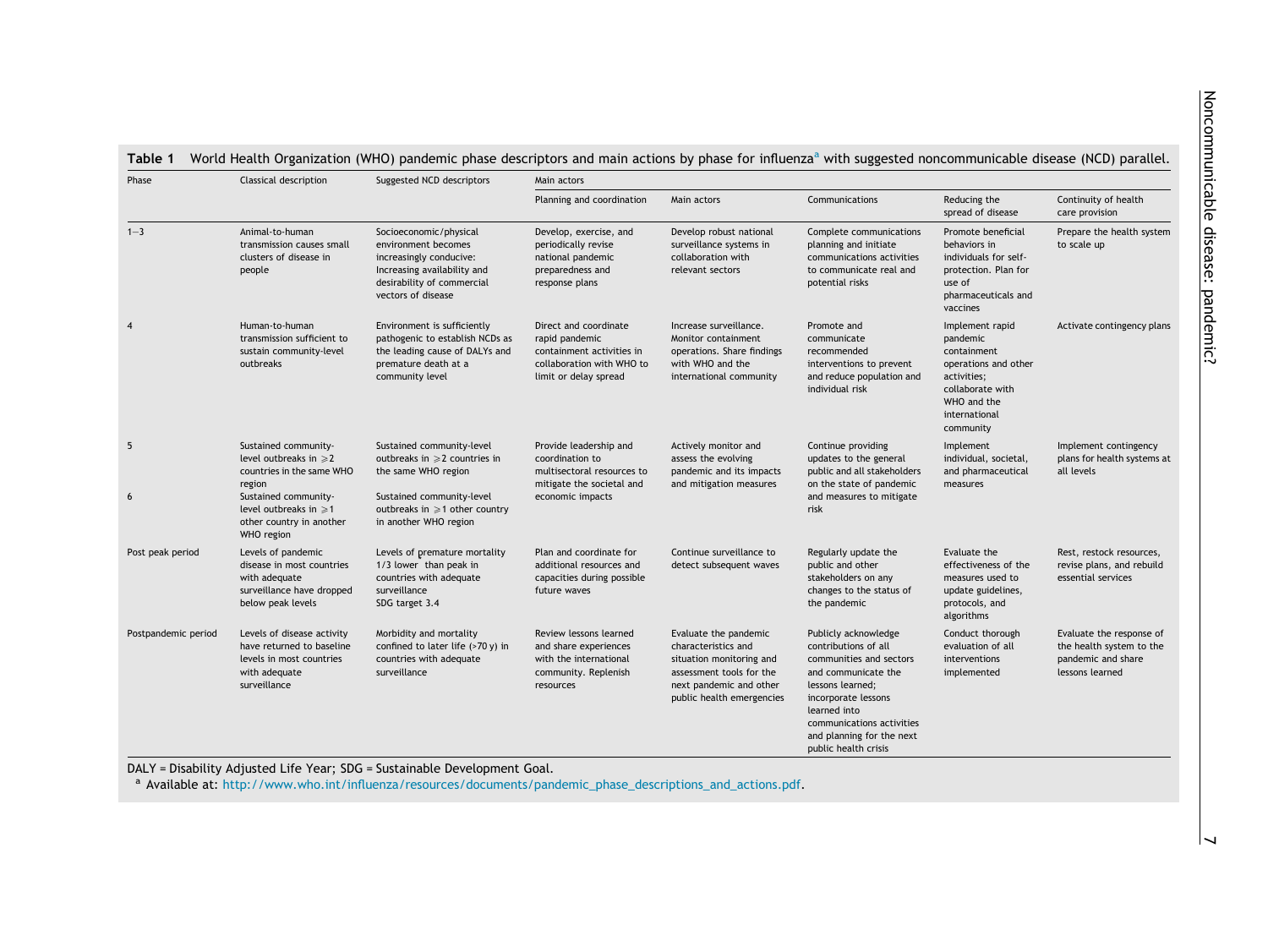tidal wave. NCDs have been developing for decades and are driven by globalization, market liberalization, economic development, and population aging. These ostensibly unidirectional trends increase host susceptibility and foster the commercial availability and cultural desirability of pathogenic commodities. NCDs are not going away any time soon, and their relative share of global deaths will continue to increase in the face of falling mortality from injuries, childbirth, and infectious disease.

The NCD pandemic rubric only operates in reference to avoidable NCD mortality and morbidity. In 2012, 16 million individuals died from NCDs before reaching their 70th birthday, predominantly in the developing world  $[17]$ . The majority of these deaths are preventable. Although the time line is stretched, the rise of preventable NCD mortality is macrocosmic in displaying all the usual features of a traditional pandemic with a greater level of complexity, played out on a much larger scale.

#### 5. Hyperendemic versus pandemic

The rise of preventable NCD mortality is more significant than the overall rise of NCDs, because the former is preventable and reversible. It is hard to say what the baseline/expected levels of NCD mortality ought to be; however normative bodies, such as the World Health Organization, consistently call for a situation where premature suffering is completely eliminated [\[17\]](#page-5-0). NCD control rhetoric supports the adoption of language that frames premature suffering as an ''out of the ordinary" surge, rather than accepting the status quo. If we accept that high levels of preventable mortality can be reduced, then ''pandemic" is the more appropriate label.

#### 6. An untapped seam

There is much to gain from viewing the rise of preventable NCD mortality and morbidity as a pandemic. This perspective engenders an expectation that the burden of disease can and will be curtailed if sufficient resources are brought to bear upon the major drivers. It emphasizes the centrality of international coordination, and of systematic attempts to neutralize adverse environmental conditions. The current emphasis on individual ''healthy choices" is exposed as a farcical distraction, and efforts to develop and implement necessary health protection measures are accelerated. Application of the traditional World Health Organization pandemic response protocol to the NCD boom ([Table 1\)](#page-3-0) highlights gaping holes in the contemporary global response. Health system planning, effective public communication, and comprehensive NCD prevention and control measures appear conspicuously absent when contrasted with this simple summary of best practices.

With the NCD pandemic model, early phases  $(1-3)$  are defined by an increasing prevalence of environmental drivers of disease and a growing share of premature NCD morbidity and mortality. Phase 4 mirrors sustained community-level outbreaks of infectious disease; at this stage, environmental conditions are such that NCDs are the leading cause of disability adjusted life years (DALYs) and death under 70 years. Phases 5 and 6 use identical definitions to the influenza model. The post peak period is reached when Sustainable Development Goal Target 3.4 is met, a one third reduction in premature NCD mortality [\[18\]](#page-5-0). The postpandemic phase will arise when premature NCD mortality and morbidity is confined to later life. The activities recommended for responding to an influenza pandemic (under the heading Main actors) should be applied to the NCD pandemic verbatim.

## 7. Conclusion

NCDs are not classical infectious diseases, but neither are they noncommunicable. While the term pandemic will never be a perfect fit, there is a good argument for a pragmatic adoption of the term. Wittgenstein  $[19]$  argued that words act as tools and meaning is found in use. In the face of NCDs, the global health community needs to leverage every tool at its disposal. Embracing the term ''pandemic" may feel uncomfortable to epidemiological purists, but this lens affords valuable new perspectives on an intractable problem.

A review by Green and colleagues [\[20\]](#page-5-0) found that the term ''epidemic" is used in many different ways in the scientific literature, and that the general population generally understands the term to imply ''danger to the public and a very large number of victims". It is time to drop the pedantry and mine this rich seam for new insights and resources to help rid the world of preventable suffering from NCDs.

### Conflicts of interest

None declared.